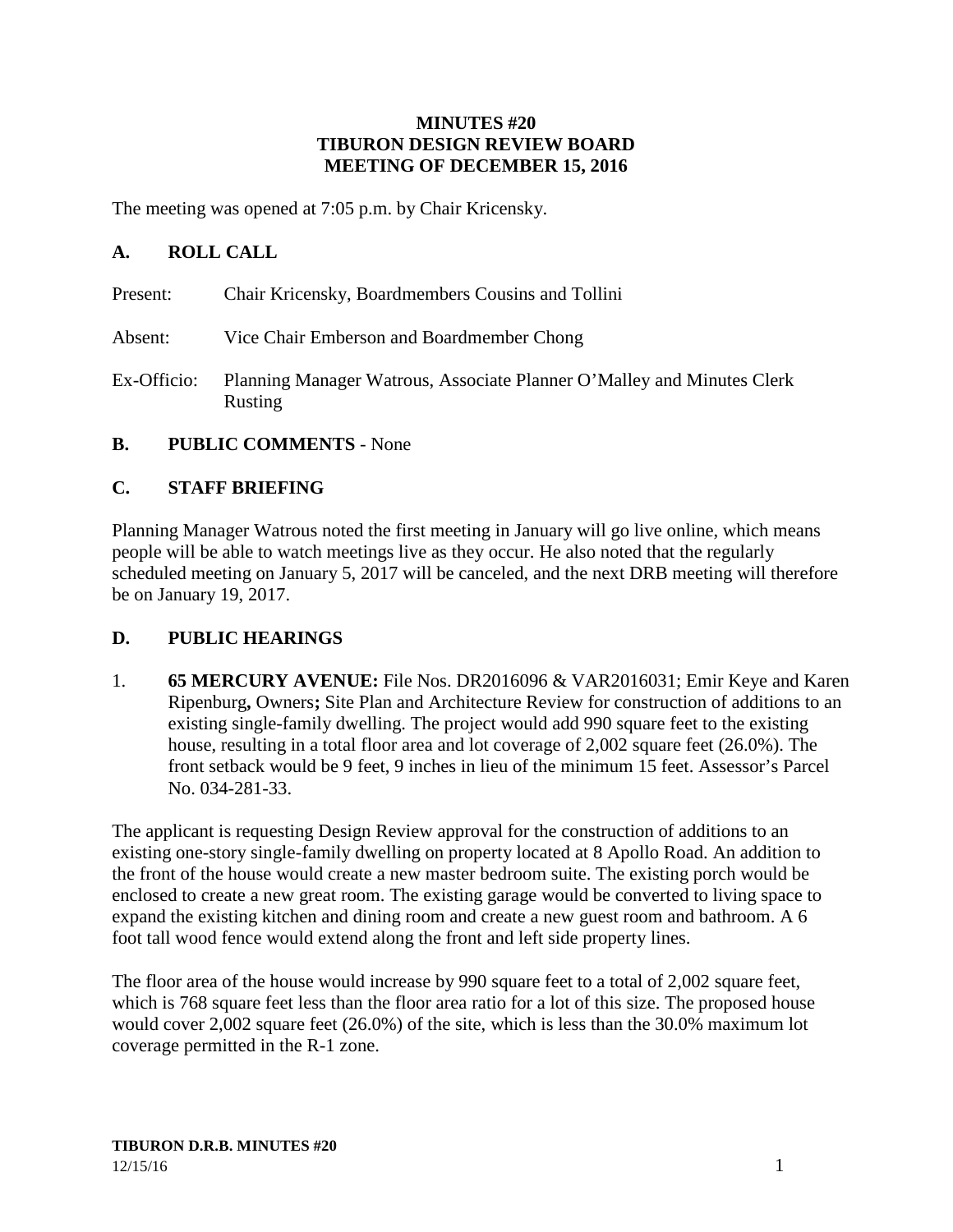The proposed addition would extend to within 9 feet, 9 inches of the front property line. As a 15 foot front setback is required in the R-1 zone, a variance is therefore requested for reduced front setback.

Emir Keye, owner, said they are proposing to convert the 400 square foot garage into finished space and add a 500 square foot addition to the left front of their existing house, with a variance to extend to within 9 feet 9 inches of the front property line. He said that the house next door at 63 Mercury Avenue has a similar configuration coming out to the exact same location. He said that the ridgeline of the extension would be 14 feet 1 inch tall including the slab, which is consistent with the new construction at 31 Juno Road directly across the street.

There were no public comments.

Boardmember Cousins said that the gable would be very similar to that of the adjacent home. He said that this was a reasonable extension and a new garage would be intrusive, so he had no objections to the project.

Boardmember Tollini stated that the practice of garage conversions is flexible in this neighborhood. He said that a later garage would not be infeasible at a later date and noted that the neighbor has a similar extension. He added that the lot line is a full 10 feet off of the curb, which creates an additional buffer that helps it appear further from the street.

Chair Kricensky agreed with the other Boardmembers. He said that this was a modest addition on an undersized lot and that would mirror the house next door. He agreed with staff that the fence should be limited to 42 inches, as that is more consistent with the neighborhood.

Boardmember Cousins agreed about limiting the fence height and noted that higher barriers in the area consist of hedges.

ACTION: It was M/S (Cousins/Tollini) that the request for 65 Mercury Avenue is exempt from the California Environmental Quality Act and to approve the request, subject to the attached conditions of approval. Vote: 3-0.

# **E. ACTION ITEMS**

2. **138 STEWART DRIVE:** File Nos. DR2016130 & FAE2016014; The Quadratura Living Trust**,** Owner**;** Site Plan and Architecture Review for construction of a new singlefamily dwelling, with a Floor Area Exception. The floor area of the proposed house would be 3,773 square feet, which would be 462 square feet greater than the maximum floor area allowed for a lot of this size. Assessor's Parcel No. 055-091-16.

The applicant is requesting to construct additions to an existing three-story single-family dwelling. As more than 50% of the house would be demolished as part of the project, the application has been classified as the construction of a new single-family dwelling.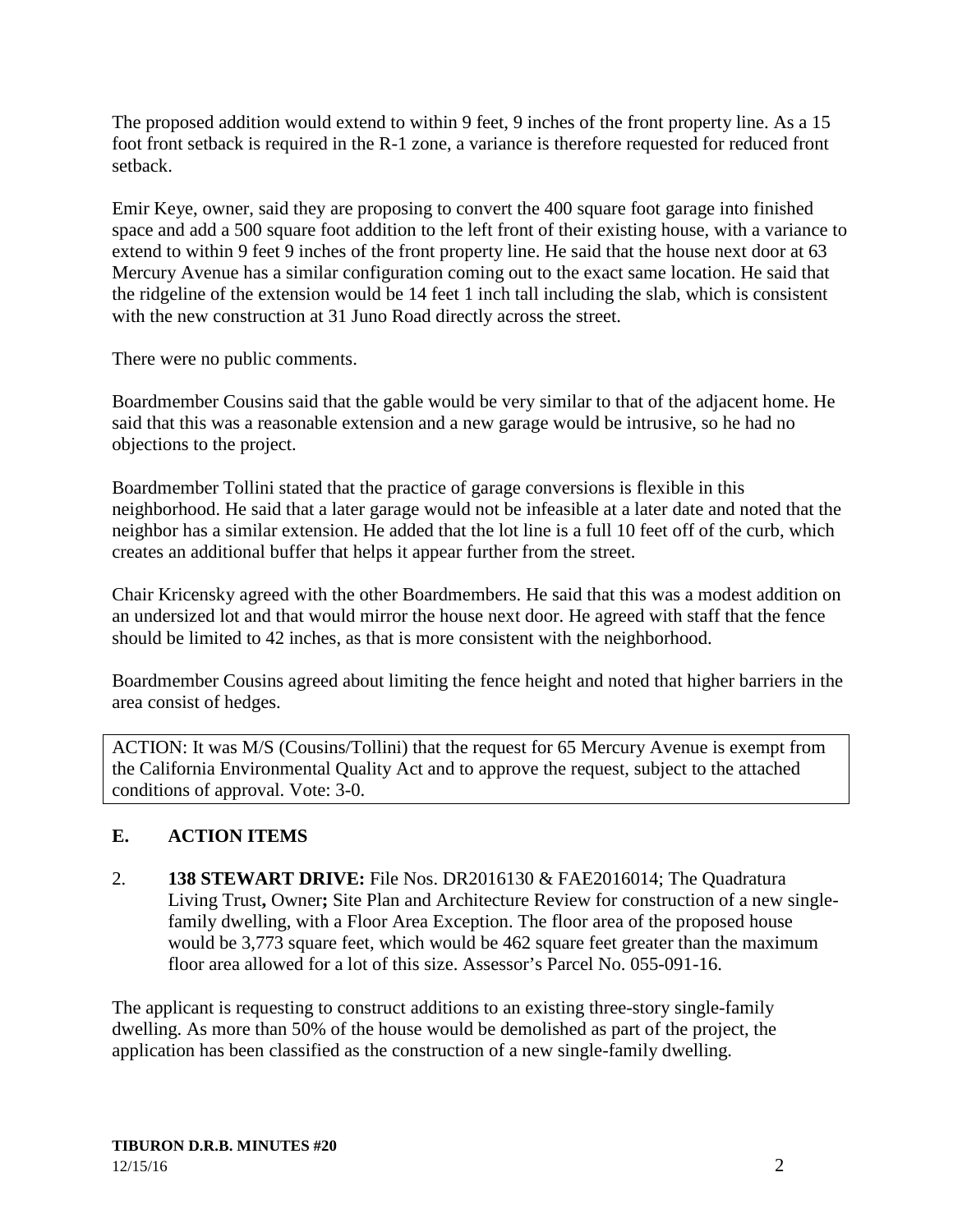The main level floor of the house would be expanded slightly in the front and rear, with portions removed from the existing kitchen as well, reconfiguring the rooms of the floor plan. The existing second floor office on the north side of the house would be demolished and a new second floor master bedroom suite and terrace would be constructed above the southern portion of the house. The existing basement level would be reconfigured into a den/game room with wet bar, bedroom and bathroom. A new wooden fence would extend along portions of the front and south side property lines. Two new exterior HVAC units would be installed.

The proposal would decrease the floor area on the site by 69 square feet to a total of 3,773 square feet with a 545 square foot garage, which would be 462 square feet greater than the maximum floor area allowed for a lot of this size. A floor area exception is therefore required. The proposal would increase the lot coverage by 67 square feet to a total of 2,821 square feet (36.8%), which is greater than the 30.0% maximum lot coverage permitted in the R-1 zone. However, as the lot coverage would increase by less than 1.0%, a variance is not required for excess lot coverage.

Jared Polsky, architect, said that the house is in poor condition and had a haphazard addition in the past and their task was to make it a family home, update it, and take advantage of the views. He stated that the proposal would reduce the floor area of the house by 69 square feet and the only reason they asked for a floor area exception was because of the floor area of the dark lower level, which is not as usable as the upper levels. He said that they propose to build on the existing footprint and he identified the three areas where they would make minor changes. He displayed the existing and proposed floor plans and reviewed what they proposed to change. He said that they met with some of the neighbors who seemed happy and accepted the design. He believed that this would be a handsome addition to the streetscape and will step up the hill.

The public hearing was opened.

Teresa Aronoff said that she did not receive a notification of the open house. She said that the entire project would really impact her water view and some mountain views from her living room, master bedroom, and veranda. She stated that homes do not need to impact neighbors' views to increase floor area. She said that people in the neighborhood buy homes because of the views and she felt that it is not right when people move in and take away portions of those views. She said that she was concerned about taking away property values and she contrasted the project to another recent remodel that did not involve change anything instead of rebuilding.

Audrey Fancy said that they live just below the property and were also not invited to the open house. She said that the design did not adhere to the CC&Rs of the neighborhood because it encroaches on views. She asked the Board to consider the privacy impact of the design on her property, as she felt that moving the second level on the other side of the house would make the structure loom over their master bedroom, master bath, and back yard. She asked the Board to explore the issues brought up by other neighbors' in their letters.

Bernie Curley said that he is a licensed real estate broker and that there is a 22 foot height limit in Reed Heights and that the proposed structure would be 28-30 feet tall. He said that other homes in the neighborhood stay within that limit and he asked that the project be modified to reduce its height. He was concerned that a taller house would lessen the effectiveness of the CC&Rs and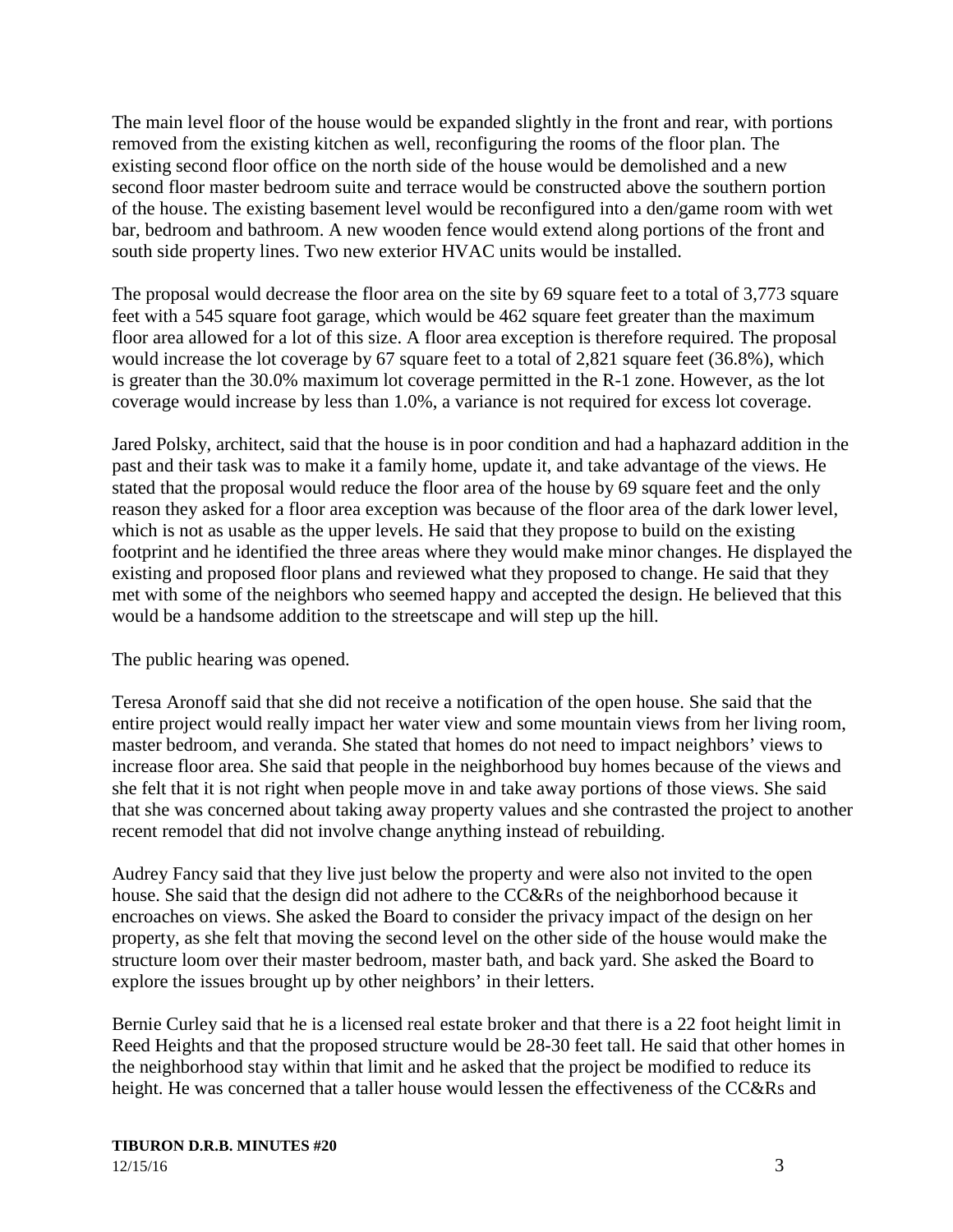others will develop taller homes. He said that he wanted to find a solution that works for the owners and the rest of the neighborhood.

Boardmember Tollini asked for a reminder of the Board's role regarding CC&Rs. Planning Manager Watrous said they are not Town regulations and the Town does not enforce them. He said that CC&Rs are information for the Board to consider, but any enforcement must be handled by the property owners.

Jerome Chin said that they just completed a 3-year remodel and did not change the size, footprint, or roofline purposely to avoid obstructing views and to create harmony in the neighborhood. He objected to the addition because he felt that it would obstruct his views and set a precedent for other houses to do the same in the future, which could completely obstruct views for the entire neighborhood.

Carol Korenbrot said she lives next door and felt that the project had been very well handled and she was impressed with the modest scale of the additions. She stated that the remodel across the street was a major change and a beautiful addition and she felt that the current project would modernize the house and fit into the neighborhood. She suggested that bushes could be grown to protect privacy looking down on Virginia Drive. She believed that if the applicant and neighbors work together the views can be saved and privacy can be preserved.

Robert Aronoff said that the design was nice but he would like to see the project stay within the existing building footprint to avoid obstruct anyone's views. He was concerned that this would set a precedent for other houses to build up and block views.

Raul Nagar said that they live just below the property and are concerned about the impact of the house on privacy. He believed that the owners took precautions but he wanted to be sure that the house would not affect their privacy.

David Haines said that he saw the design and reviewed it and spoke to the owner and is delighted by the design of the home. He said that he would gain a view straight down to the water and that the addition would be below the roofline of the house next door. He said he cares most about the aesthetics of the home and he thought that the design was beautiful. He fully supported the changes to the house and stated that he would be most potentially affected by the changes, which he felt would be de minimis.

Pete Pederson, landscape architect, said that the CC&Rs limit home heights to 22 feet in Unit 2 of the Little Reed Heights subdivision, but this house is in Unit 4 and the CC&Rs therefore do not apply to this parcel.

Mr. Polsky said that the Town is pretty clear about its definition of major view blockage. He agreed that a small portion of shoreline view would be blocked, but he believed that this would not rise to the level of major view blockage.

The public hearing was closed.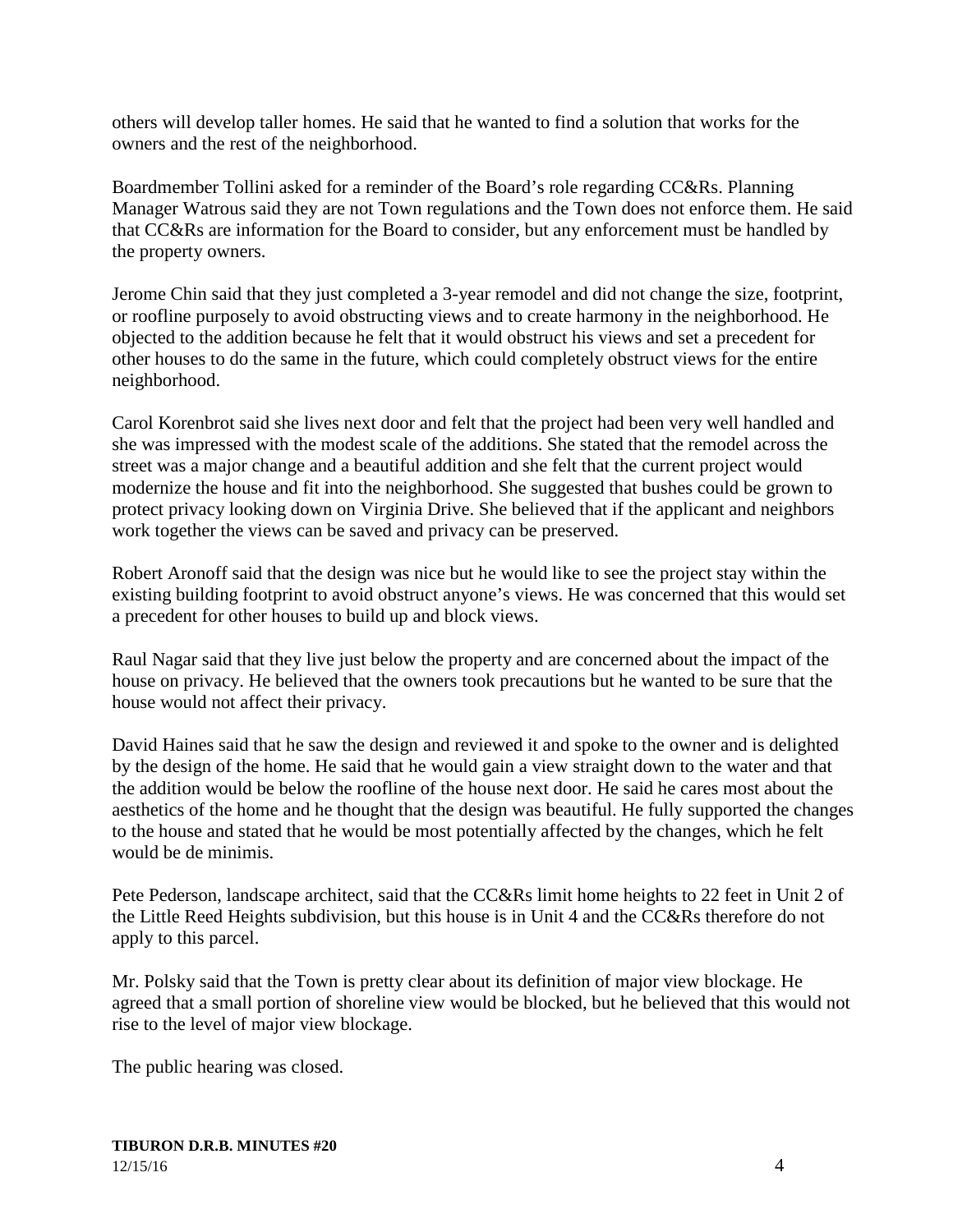Boardmember Cousins stated that the amount of remodeling was so substantial that the project should be treated as a new building, and he therefore commenting on it from that perspective. He said that it was a stretch to call the bottom floor a basement. He said that looking uphill from below this would actually be a 3½ story house at the full 30 foot height which did not come near t0 complying with the Hillside Design Guidelines. He said that replacing the existing house with a new structure with a third full floor would be a huge increase to the mass of the building. He liked the design and materials and acknowledged that the house would not look particularly tall when viewed from the street, but when viewed from below it would be massive. He said that if the applicant would like to go with this approach, the house needed to be smaller and comply with the design guidelines. He felt that the top floor was too large.

Boardmember Tollini agreed that the west elevation looked massive, but he suggested that it might look worse on paper than when actually built. He thought that the house was somewhat terraced and that the large deck roughly matched the existing deck, so when viewed from below, the upper floor did not bother him. He thought that the changes to the view were relatively insignificant, with a fairly positive change when viewed from the most affected residence at 135 Stewart Drive. He said that he was sensitive to setting a height precedent with the upper story, but he noted that the existing home is 28 feet tall and he questioned whether that is an issue with the CC&Rs.

Boardmember Cousins noted that the floor level of the second floor would go up 2 feet, 8 inches, and the high point would go up 6 feet, and he noted that this would be over the entire width of the building. He was most concerned by the building sections where the entire structure would push the height limit as a new building.

Chair Kricensky said that he had a similar reaction and agreed that the house would like a 3½ story home when viewed from below even though it would be set back. He noted that this would be a new contemporary design with a flat roof and raised plate heights. He said that he was concerned about swapping views. He liked the architecture, but though that the large mass in the center of the building would be insensitive to neighbors' views. He was concerned that screening would not be possible for the high deck.

Boardmember Cousins said that his issues had more to do with the mass of the building rather than effects on the homes below, as he felt that the volume of the building would increase tremendously. He was also concerned that the house would be much taller, have higher floor levels and eaves and increased deck size.

Mr. Polsky said that he would appreciate more direction from the Board. He said that it sounded like the Board would rather see a two-story house, but his client cannot use the dark, lower floor. He said that it would be very difficult to remove the lower floor and the main level is at street level. He said that they can make the upper floor smaller but they need to know if they cannot make the upper level the bedroom level. He stated that the decks have been there for 40 years.

Boardmember Cousins said he believed that the house needed to be smaller and taking away or reducing the deck would be desirable. Mr. Polsky suggested they could visit the neighbors' houses to evaluate the view impacts. Boardmember Cousins said that he visited those houses and it was the mass of the building that would have the most impact.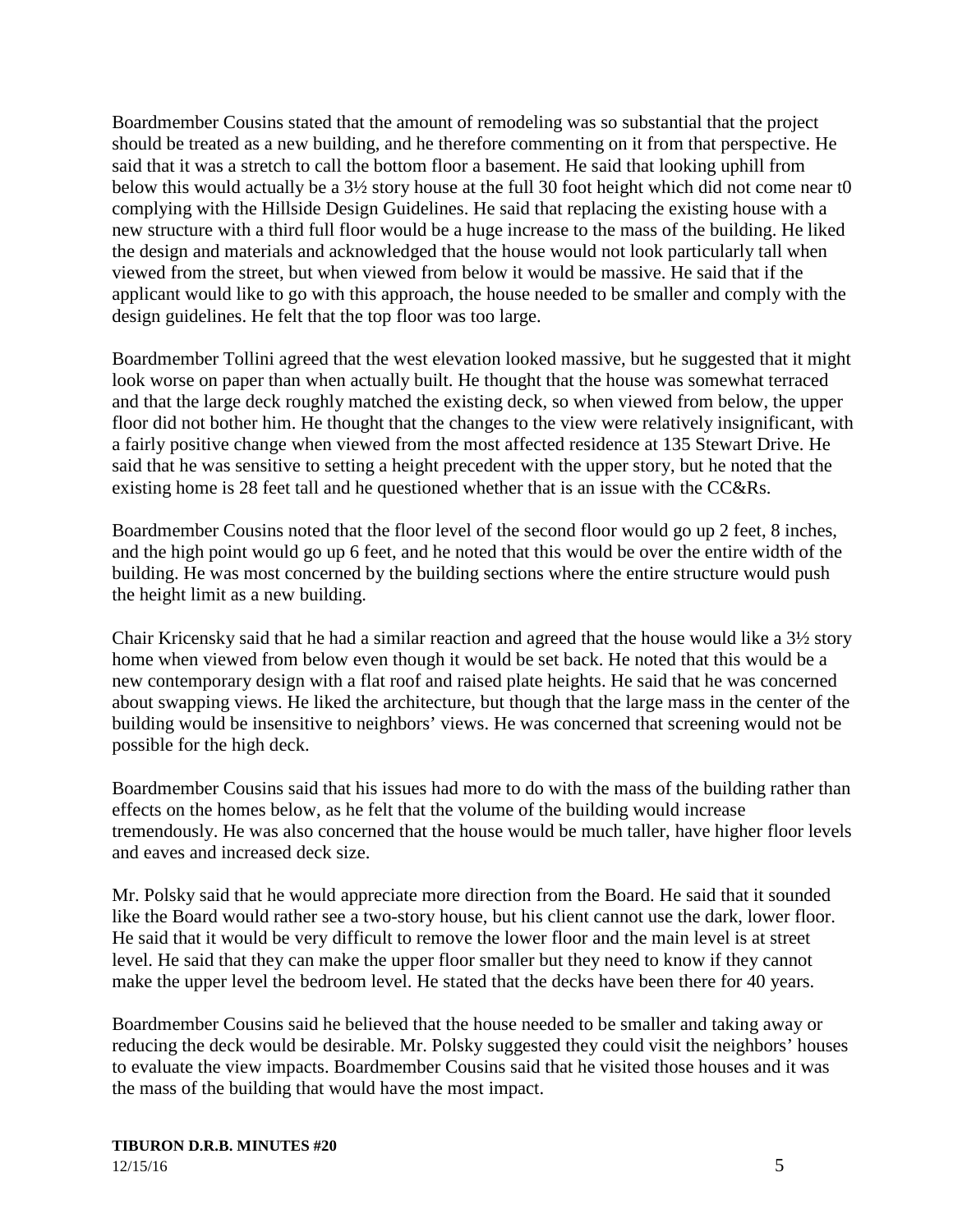ACTION: It was M/S (Cousins/Tollini) to continue the application for 138 Stewart Drive to February 2, 2017 meeting. Vote: 3-0.

3. **262 CECILIA WAY:** File No. DR2016143; Gerard Suyderhoud and Elizabeth Cha**,**  Owners**;** Site Plan and Architecture Review for conversion of a garage into living space for an existing single-family dwelling. The project would convert an existing 241 square foot garage into living space, resulting in a total floor area of 2,140 square feet. Assessor's Parcel No. 034-212-05.

The applicant is requesting design review approval to convert an existing attached garage into living space for an existing single-family dwelling, on property located at 262 Cecilia Way in the Bel Aire neighborhood. The property is currently developed with a 1,899 square foot one-story single-family dwelling.

As part of an interior remodel, the proposal consists of converting a 241 square foot one-car garage into living space, which would include a master bedroom expansion and storage space. No modifications would be made to the existing exterior. The existing garage door would provide exterior access to the storage space. The proposed garage conversion does not meet the standards set forth within the Town's garage/carport conversion policy. Therefore, this application has been referred to the Design Review Board for review.

The proposal would result in a floor area of 2,140 square feet, which is below the maximum floor area ratio for the property (2,765 square feet). The proposal would result in no change to the existing lot coverage of 2,140 square feet (27.9%).

Jesus Velasquez, project manager, said that they are proposing to expand the master closet into the garage and the exterior of the house will also be improved. He said that there is plenty of parking, including one space in the driveway and one or two spaces in the street.

There were no public comments.

Boardmember Tollini said that the project seemed acceptable and there would be no perceptible change from the outside. He felt that since the garage space is not currently being used for parking there was not a concern about losing enclosed parking with the expansion.

Boardmember Cousins said that the application seemed relatively straightforward and a small car could still be parked in what is left of the garage. He noted that such conversions are common in this neighborhood.

Chair Kricensky agreed and noted that the existing garage is so small that a car cannot be parked in it. He thought that it was wise to keep what would remain as storage space.

ACTION: It was M/S (Cousins/Tollini) that the request for 262 Cecelia Way is exempt from the California Environmental Quality Act and to approve the request, subject to the attached conditions of approval. Vote: 3-0.